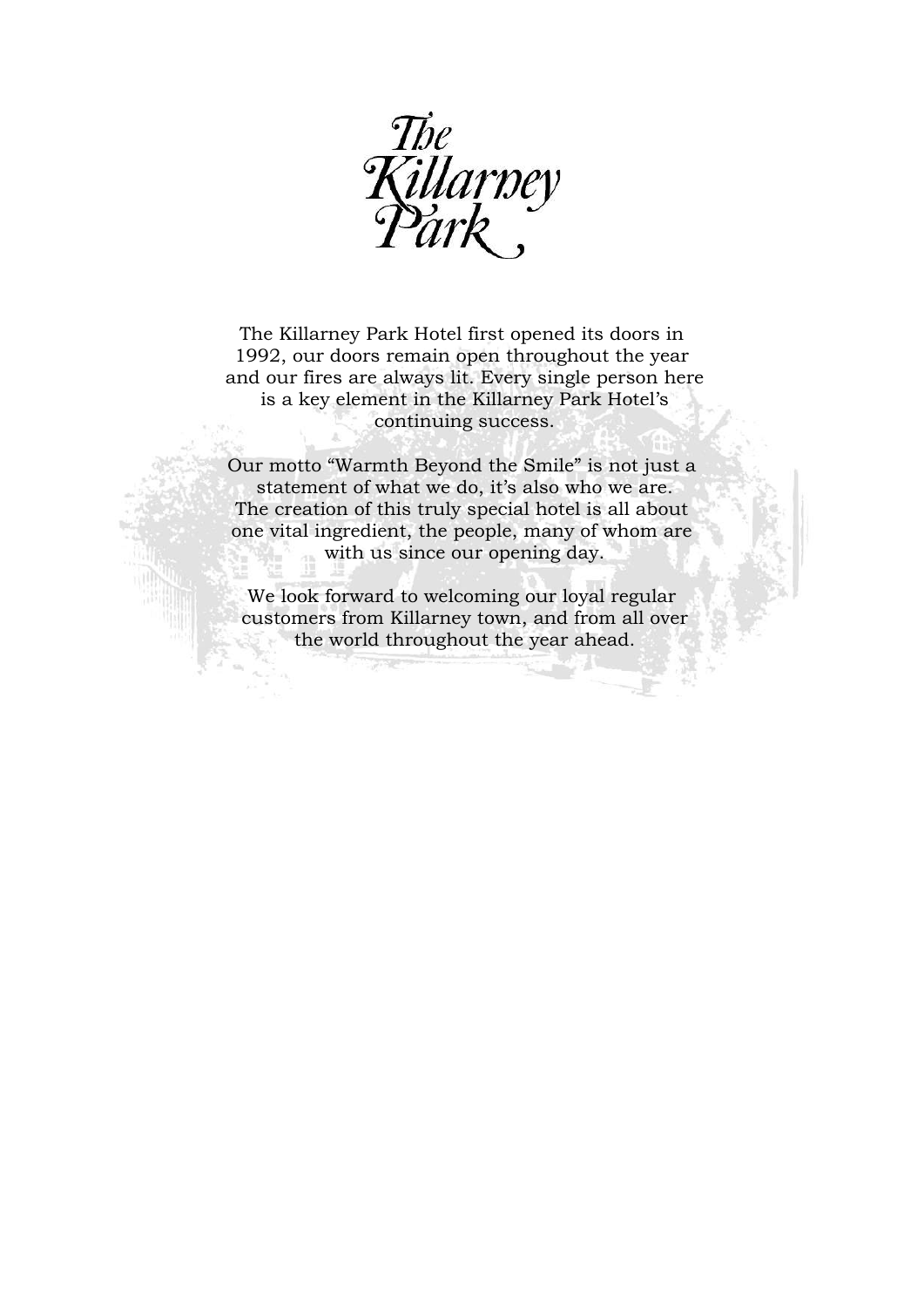

## LOBBY MENU

Quality is our business here at The Killarney Park Hotel especially when it comes to our fine selection of Ronnefeldt Tea's which have been carefully harvested, processed, stored and prepared to ensure a quality tea with superb flavour.

€4.50

## TEA SELECTION

Irish Breakfast Tea A gentle tea with an unmistakeable sparkling and lively flavour of Ireland.

### Irish Afternoon Gold

This Tea has a pleasant and relaxing effect.

### Earl Grey Darjeeling

A richly aromatic autumn Darjeeling blended with refreshing citrus aroma of bergamot.

### Green Dragon

A rare pleasure of tea connoisseurs when the typical light tartness of Green Tea joins with a flurry of freshness.

### Red Fruit

Fruity, tangy red berries and currants – an infusion like a homemade red fruit jelly.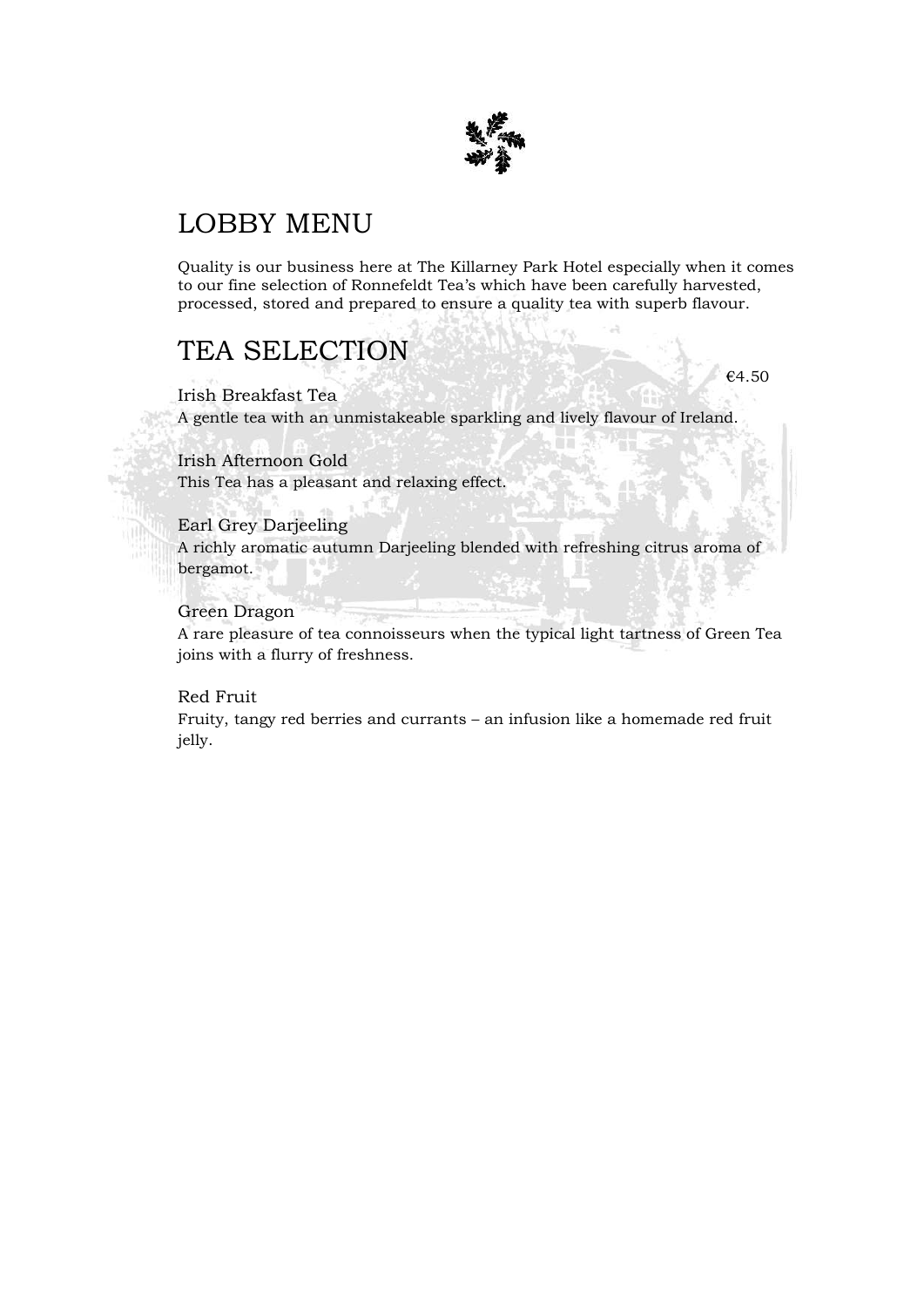

## TEA SELECTION

### Mint

€4.50

The relaxing flavour of mint with a new dimension on freshness with lemon grass.

Fruit Camomile A deliciously wholesome infusion with the gentle sweetness of orange petals.

Jasmine Pearls A gentle flavour of jasmine petals blended with China Tea,

Irish Whiskey Cream A Hotel favourite black Assam tea flavoured with Whiskey and Chocolate.

Fruit Camomile A deliciously wholesome infusion with the gentle sweetness of orange petals.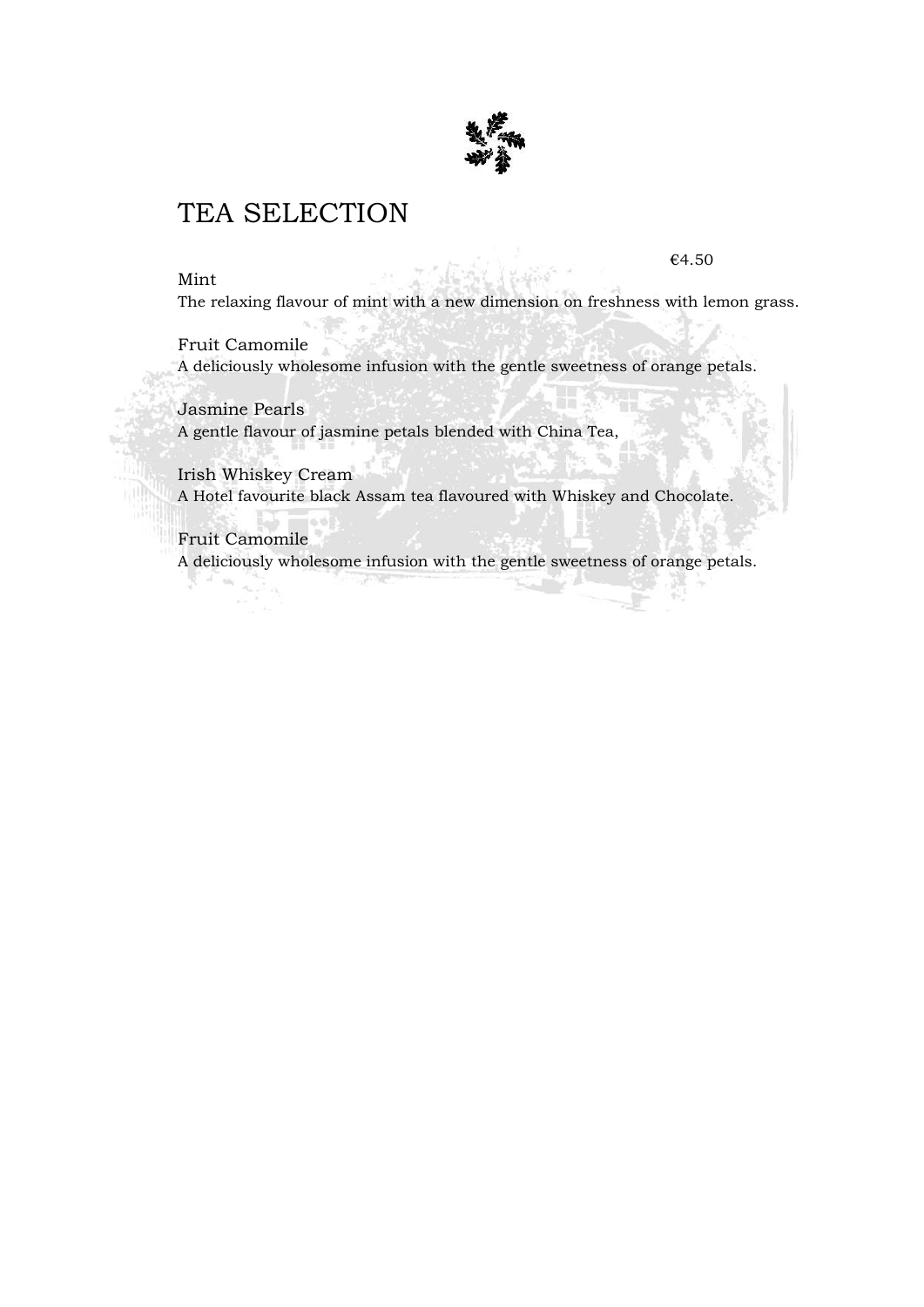

# COFFEE SELECTION

| Americano                                                                                                                  | €4.00 |
|----------------------------------------------------------------------------------------------------------------------------|-------|
| The Killarney Park Blend, lavish and indulgent.                                                                            |       |
| Cappuccino<br>A decadent combination of strong espresso smoothed out with<br>equal amounts of steamed and foamed milk.     | €4.00 |
| Flat White                                                                                                                 | €4.00 |
| Currently the 'In' Fashion coffee, similar to a Cappuccino but<br>with only foamed milk being added to your espresso shot. |       |
| Espresso                                                                                                                   | €2.50 |
| A small, strong shot of coffee, characterised by its intense bite.                                                         |       |
| Café Latte                                                                                                                 | €4.00 |
| A long refreshing coffee made from an espresso shot with                                                                   |       |
| steamed milk. Capped with a small amount of foamed milk to<br>seal in the warmth.                                          |       |
| Leche Leche                                                                                                                | €4.00 |
| A real sweet treat! Americano Coffee served with Condensed Milk                                                            |       |
| And topped with Steamed Milk.                                                                                              |       |
| KPH Signature Hot Chocolate                                                                                                | €6.95 |
| A signature drink of the hotel. All the benefits of a hot chocolate                                                        |       |
| but with Bailey's Irish Liqueur.                                                                                           |       |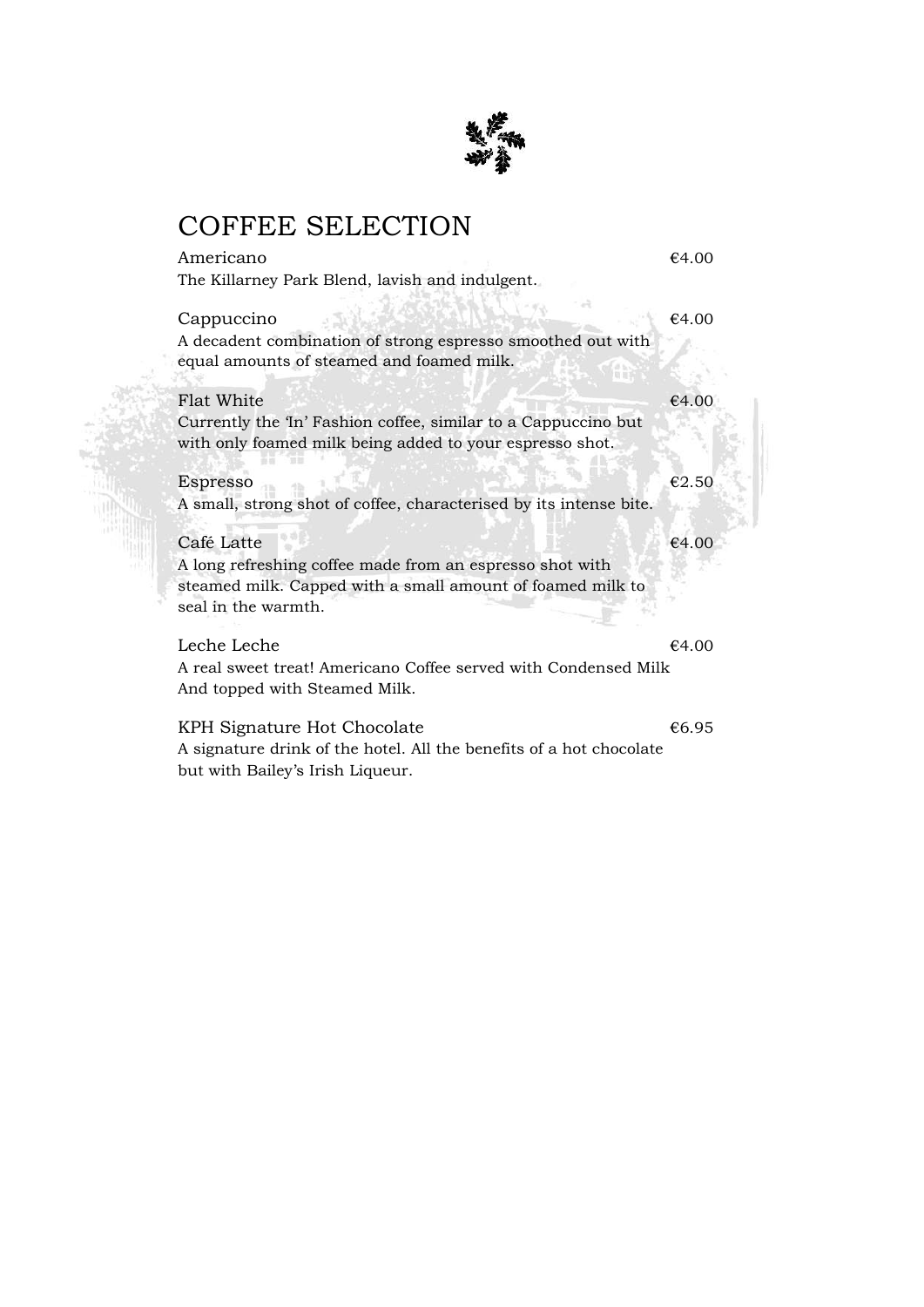

## BAKERY & DESSERT SELECTION

Bakery Basket of Raisin Swirls & Croissants (Served until 5PM) €5.00 Please allow 10 minutes cooking time. Service .  $\sim 12$ 一定个  $-301.7830$ 

| Freshly Baked Fruit and Plain Scones (Served until 5PM)<br>With Clotted Cream, Strawberry Preserve and Lemon Curd. | €5.00 |
|--------------------------------------------------------------------------------------------------------------------|-------|
| Selection of Homemade Biscuits                                                                                     | €3.00 |
| Brioche Bread & Butter Pudding<br>Caramelised Apple, Golden Rum Raisins, Mascarpone Ice Cream                      | €9.00 |
| Chocolate and Raspberry Molten Cake<br>Hazelnut Ice Cream                                                          | €8.00 |
| Crème Caramel<br>Golden Raisins, Peanut Brittle                                                                    | €8.00 |
| Café Gourmand - Served with Espresso or Americano<br>Three Delicious Sweet Treats served with Coffee               | €8.00 |
| Trio of Ice Creams & Sorbets of the Day (g)                                                                        | €8.00 |
| Dessert of the Day                                                                                                 | €8.00 |
| A food allergy information booklet is available for all our dishes.<br>Please ask your server for details          |       |

(g) denotes meals can be served gluten free (v) vegetarian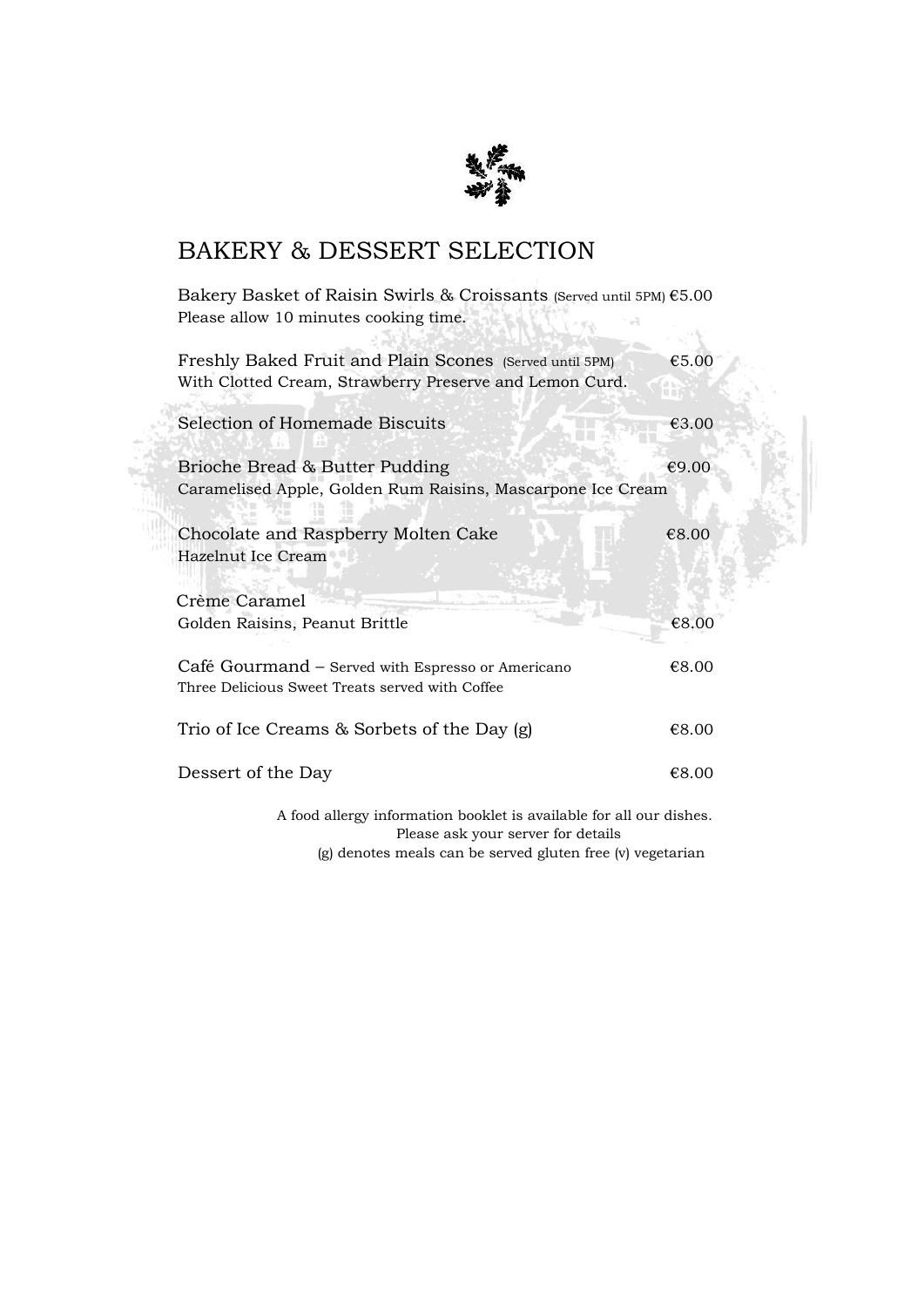

## AFTERNOON TEA

Here at The Killarney Park Hotel we pride ourselves on our Afternoon Tea. Each season we create a new version of our Afternoon Tea which is often inspired by changes in the calendar or unique features of the Local Killarney Area.

If interested in Afternoon Tea please be sure to speak with one of our servers for our dedicated Afternoon Tea Menu.

We are proud to offer version of our Afternoon Tea in Vegetarian and Gluten Free versions.

Killarney Park Afternoon Tea *€32.50 per person*

*With a Glass of Champagne €50.00 per person.*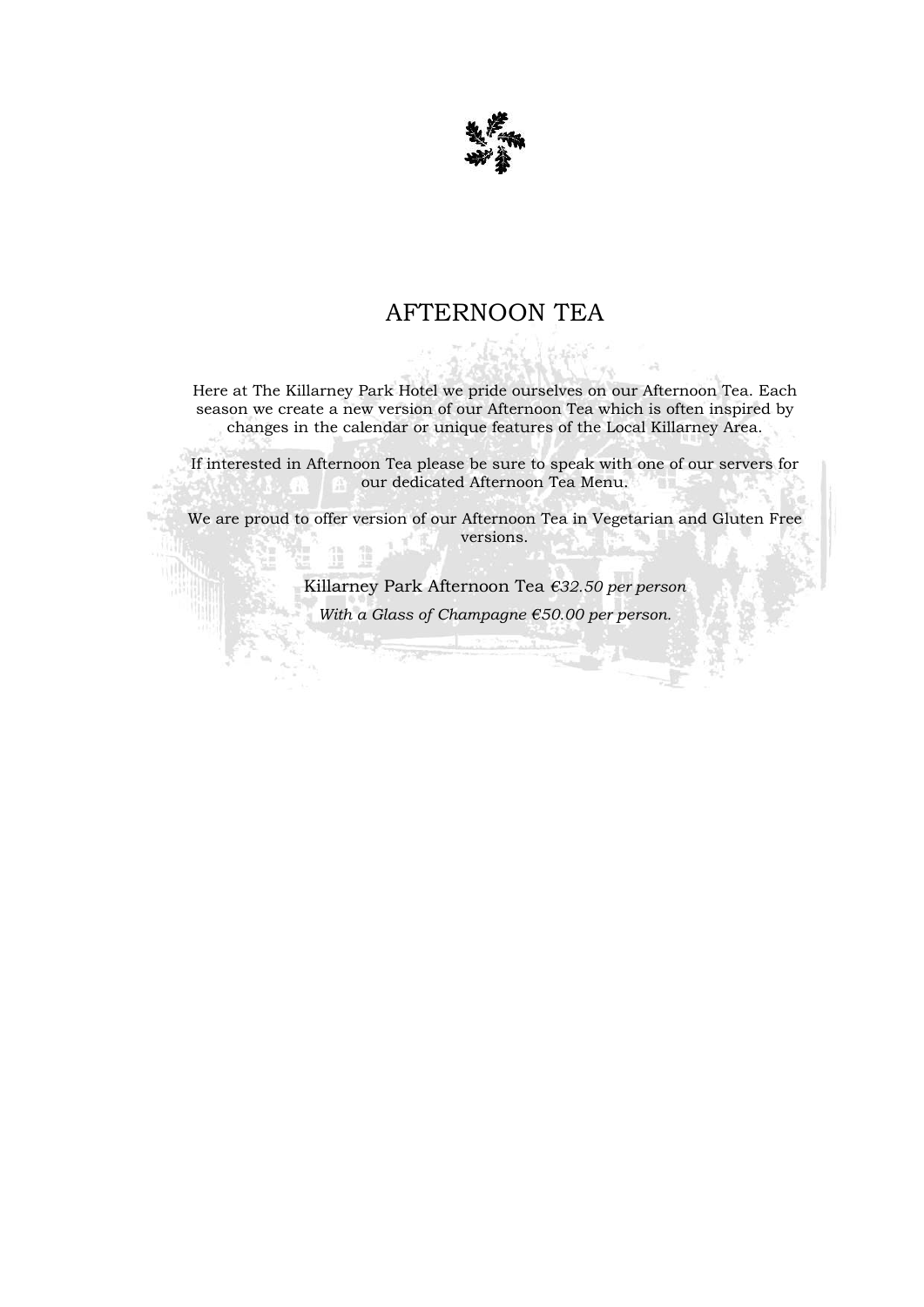

# WINE SELECTION

### **WHITE WINES**

|                         |                               | Glass | <b>Bottle</b> |
|-------------------------|-------------------------------|-------|---------------|
| J De Villebois          | Sauvignon Blanc, France       | €8.70 | €32.00        |
| Hunky Dorey             | Sauvignon Blanc, New Zealand  | €9.50 | €36.00        |
| Patriarche              | Chardonnay, France            | €8.70 | €32.00        |
| Forte Alto              | Pinot Grigio, Dolomiti, Italy | €8.50 | €30.00        |
| Joseph Cattin           | Riesling, Alsace, France      | €9.00 | €32.00        |
| <b>RED WINES</b>        |                               |       |               |
|                         |                               | Glass | <b>Bottle</b> |
| <b>Bouchard Aine</b>    | Pinot Noir, Beaune, France    | €8.70 | €32.00        |
| Chateau Fontrace        | Merlot, Corbieres, France     | €8.70 | €32.00        |
| <b>Cranswick Estate</b> | Shiraz, South Australia       | €8.70 | €34.00        |
| Finca Antigua           | Cabernet Sauvignon, Spain     | €9.00 | €36.00        |
| Chakana                 | Malbec, Mendoza, Argentina    | €9.50 | €38.00        |
| Lopez De Haro           | Tempranillo, Rioja-Crianza    | €9.50 | €38.00        |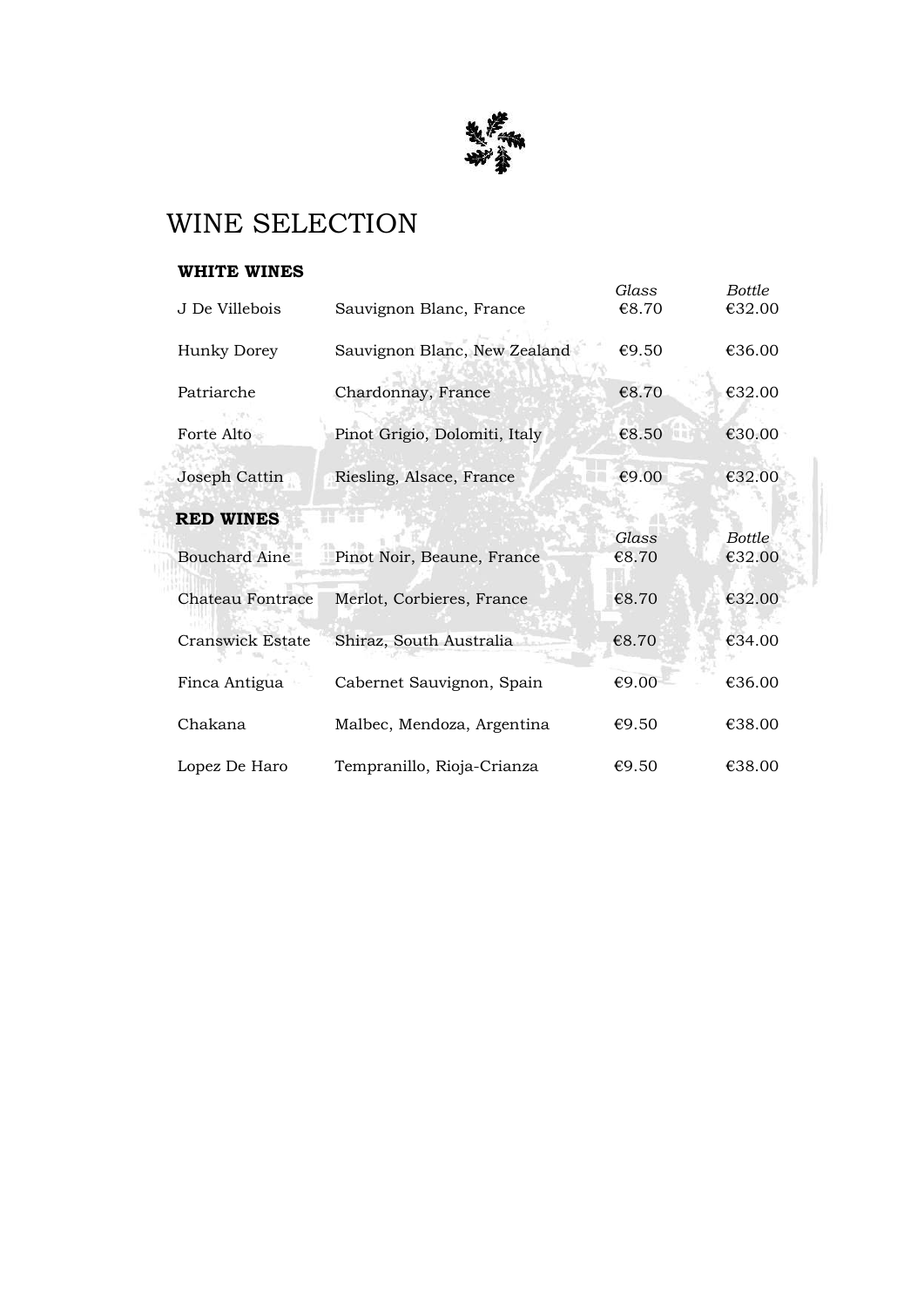

# SPARKLING WINE & CHAMPAGNE

### **Sparkling Wine**

|                                                  | Glass  | <b>Bottle</b> |
|--------------------------------------------------|--------|---------------|
| Furlan Prosecco - Spumante, Treviso D.O.C        | €14.00 | €55.00        |
| Saint Hilaire – Brut Blanquette de Limoux        |        | €70.00        |
| Aimery, Languedoc-Roussillon                     |        |               |
|                                                  |        |               |
| Champagne                                        |        |               |
|                                                  | Glass  | <b>Bottle</b> |
| Castelneu Reserve, Reims                         |        | €90.00        |
| Charles Heidsieck N.V.                           | €20.00 | €110.00       |
| Veuve Cliquot, Brut, Reims                       |        | €130.00       |
| Billecart-Salmon, Brut Rose, Mareuil-Sur-Aÿ      |        | €160.00       |
| Veuve Cliquot, Brut Rose, Reims                  |        | €160.00       |
| Pol Roger "Sir Winston Churchill", Epernay, 2002 |        | €500.00       |
| Bollinger R.D, Aÿ 2002                           |        | €550.00       |
| Louis Roderer Cristal, Reims, 2000               |        | €600.00       |
|                                                  |        |               |

# DIGESTIFS

| Warre's Special Reserve      | €12.00 |
|------------------------------|--------|
| Warre's Late Bottled Vintage | €16.00 |
| Warre's Vintage              | €22.00 |
| Trio of Ports                | €24.00 |
| Limoncello                   | €7.50  |
| Grappa Masottina             | €7.50  |
|                              |        |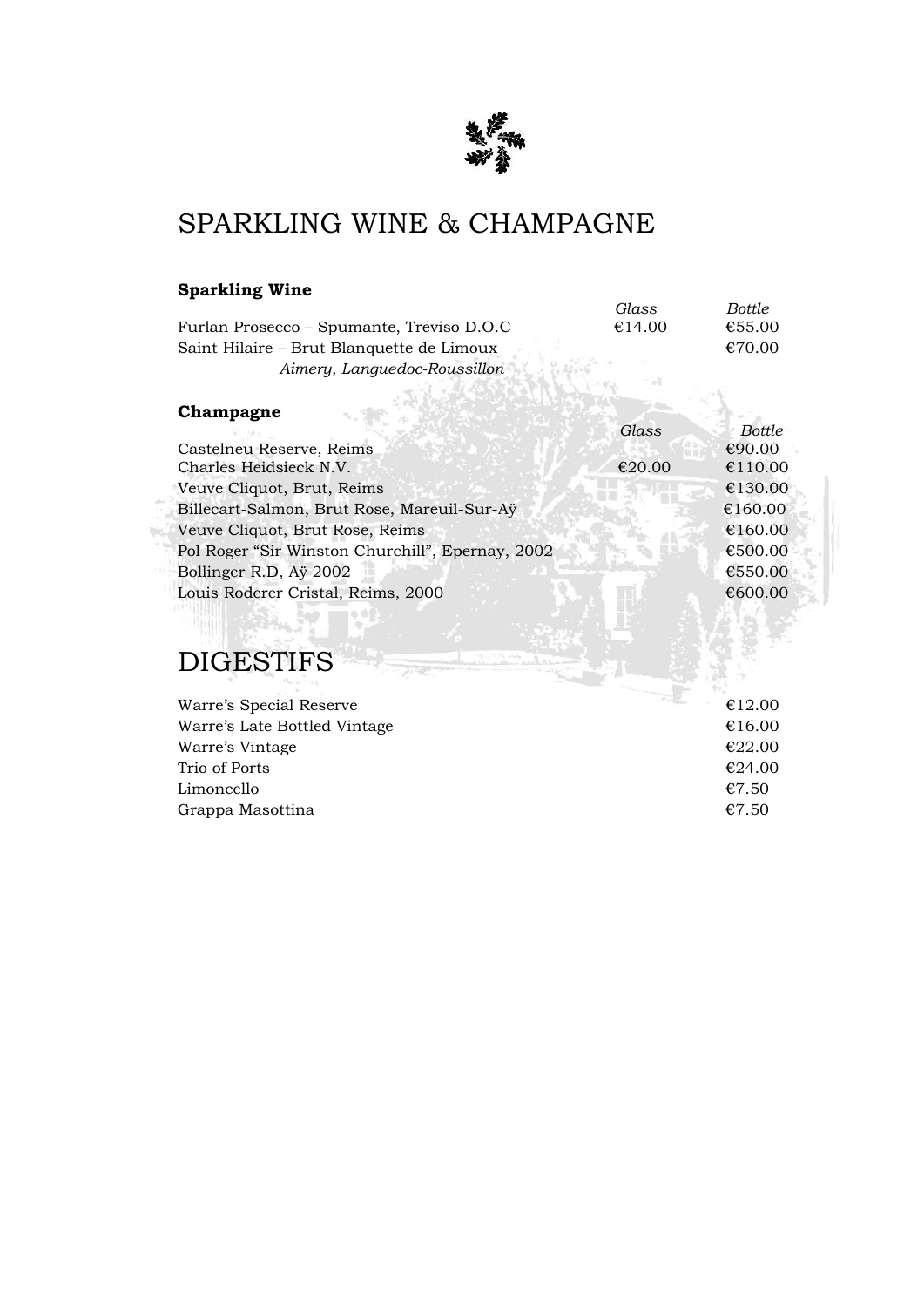

# **COCKTAILS**

| KPH Signature Gin & Tonic                                                                                                    | €14 |
|------------------------------------------------------------------------------------------------------------------------------|-----|
| Monkey 47 Gin, Fresh Strawberries, Fresh Grapefruit, 1783 Tonic                                                              |     |
| House Margarita<br>Herradura Gold, Cointreau, Fresh Lemon, Agave Syrup<br>Served straight up or on the rocks with a salt rim | €16 |
| Cosmopolitan                                                                                                                 |     |
| House Infused Grey Goose Vodka, Cointreau, Fresh Lime<br>Cranberry Juice                                                     | €15 |
| Garden Bar Side Car<br>Hennessy VSOP, Cointreau, Fresh Lemon, Sugar rim                                                      | €15 |
| <b>LHW</b> Lemonade<br>Gentleman Jack, Fresh Lemon, Apple Juice, Ginger Beer                                                 | €15 |
| House Negroni<br>Martin Miller Gin, Antica Formula, Sweet Vermouth, Campari, Aperol                                          | €15 |
| <b>Black Russian</b><br>Belvedere Vodka, Kahlua, Cola, Topped with Guinness Head                                             | €15 |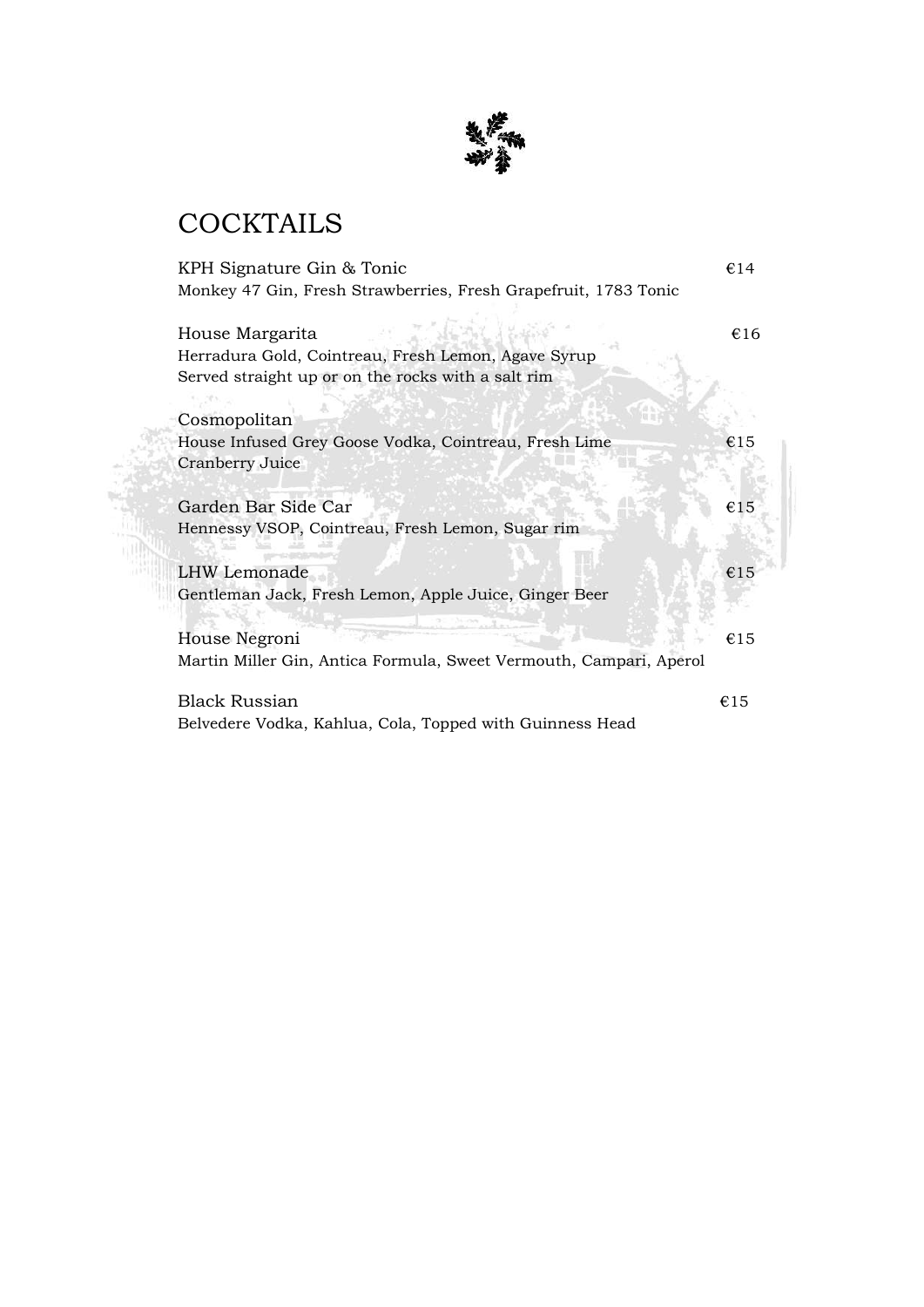

# **COCKTAILS**

| <b>White Russian</b>                                                                 | €15 |
|--------------------------------------------------------------------------------------|-----|
| Absolut Vanilla Vodka, Kahlua, Baileys, Cream, Milk                                  |     |
| <b>Patron Collins</b>                                                                | €15 |
| Patron Silver Tequila, Cointreau, Fresh Lemon, Agave Syrup<br>1783 Salty Lemon Tonic |     |
| <b>Classic Gimlet</b>                                                                | €18 |
| Tanqueray 10 Gin, Genever,                                                           |     |
| Fresh Lemon & Lime Juice, Sugar Syrup                                                |     |
| Sazerac                                                                              | €15 |
| Woodford Reserve Rye Whiskey                                                         |     |
| Pernod, Peychaud Bitters                                                             |     |
| Classic Mojito                                                                       | €16 |
| Bacardi Rum, Lime, Sugar Syrup                                                       |     |
| Fresh Mint, Soda                                                                     |     |
| Manhattan                                                                            | €16 |
| Buffalo Trace Bourbon, Antica Formula,                                               |     |
| Sweet Vermouth, Angostura Bitters                                                    |     |
| Champagne Royal                                                                      | €18 |
| Chambord Black Raspberry Liqueur                                                     |     |
| Topped with House Champagne                                                          |     |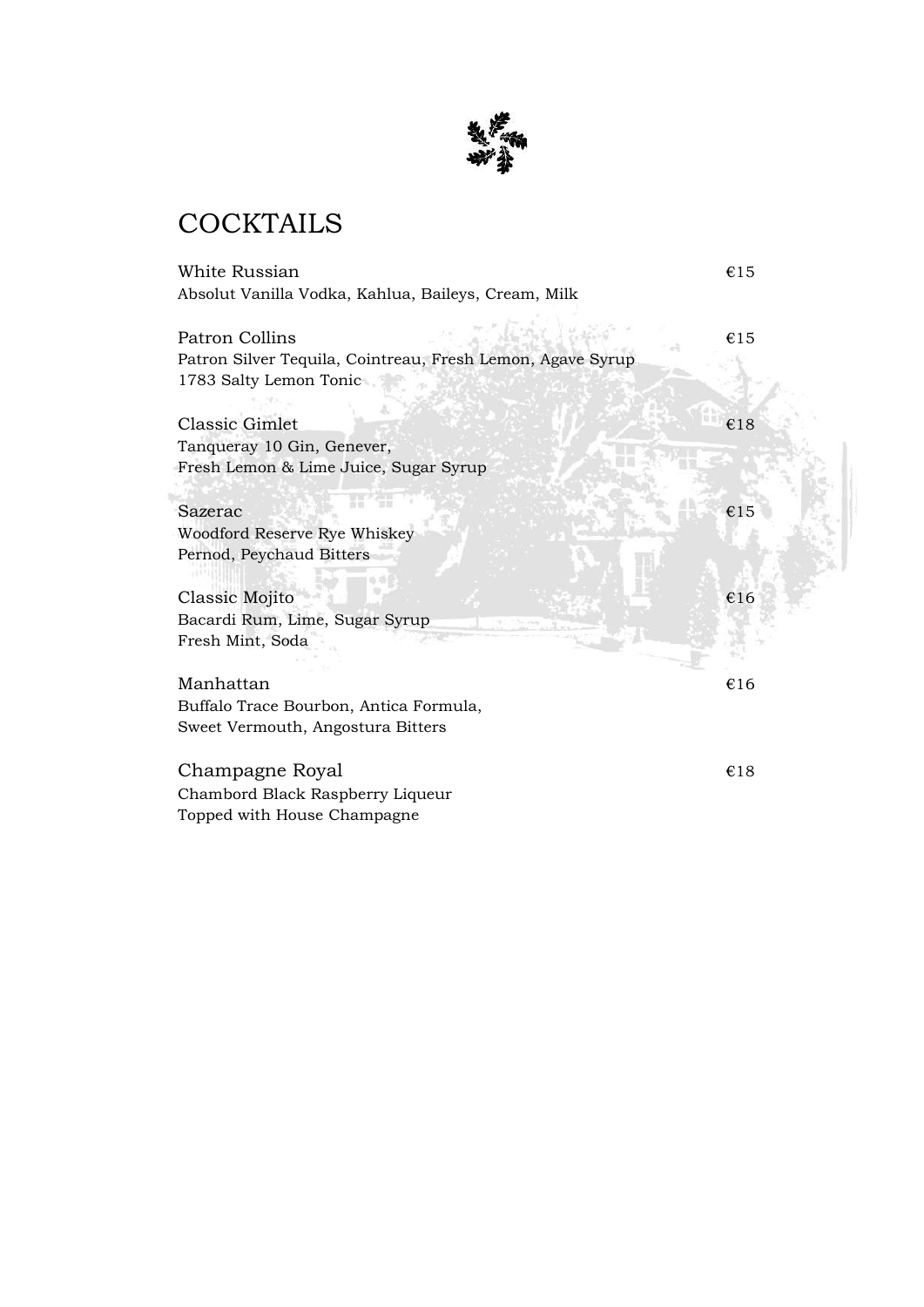

# **COCKTAILS**

Harvard  $\epsilon$ 18 Hennessy XO, Antica Formula Sweet Vermouth, Angostura Bitters Arnold Palmer Iced Tea  $\epsilon$ 10 Iced Tea, Pink Lemonade, sweeten to Taste John Daly Iced Tea  $\epsilon$ 15 Absolut Vanilla Vodka, Iced Tea, Cointreau, Cloudy Lemonade Golfer's Gimlet  $\epsilon$ 18 Woodford Reserve Rye Whiskey Pernod, Peychaud Bitters Red Breast Sour  $\epsilon$ 15 Red Breast Whiskey, Fresh Lemon, Sugar, Egg White Jameson Black Barrel Old Fashioned  $\epsilon$ 16

Demerara Brown Sugar, Angostura Bitters